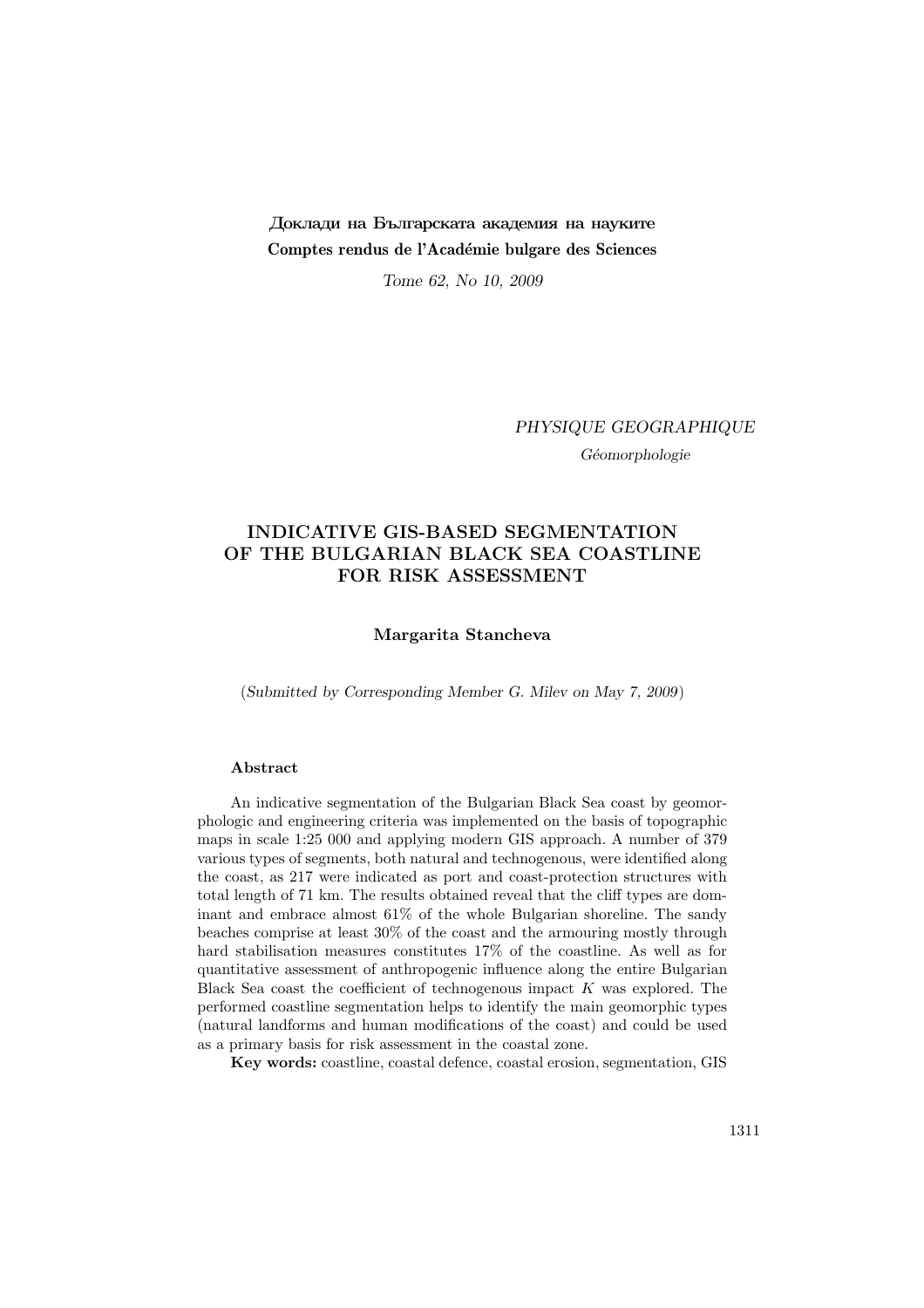1. Introduction. Today, with many other coasts throughout the world the Bulgarian Black Sea shoreline is exposed to the combined effects of natural and anthropogenic hazards, as most critical are: storm surge flooding, persistent coastal erosion and increasing human occupation. According to recent investigations  $[1]$ , the Bulgarian coastline has about 412 km length, stretching between cape Sivriburun on the North and Rezovska River mouth on the South (Fig. 1). It has a general eastward exposure and comprises various erosion rocky cliffs, sandy beaches or low-laying parts of firths and lagoons. Coastal erosion, both natural and humaninduced, is only one of the many hazards threatening the coastline. Flooding in low-lying areas due to extreme sea level rise is another potentially severe hazard along the Bulgarian coastline. About 20% (83 km) of the entire coast were indicated as areas vulnerable to inundation by extreme sea level rise and these are mostly firths, lagoons, river mouths and wetlands  $[2]$ .

Many previous researches have pointed out a constant progress of the erosion process along the Bulgarian coast since 1960s of the past century. After  $\lceil^3 \rceil$ , large proportions of the entire coastline or 60% include erosion cliffs, whilst the proportion of sandy beaches constitutes at least 28% of the coast length. Further studies more recently have also identified that 70.8% of the Bulgarian Black Sea coast experiences an intensive erosion activity and this process has become one of the most crucial problems along the coastal zone [<sup>4</sup> ]. Although more than 70 sandy beaches, with total length of 140 km and total area of  $5 \text{ km}^2$ , are located at the Bulgarian shore <sup>[5</sup>], coastal erosion is currently a widespread process affecting 58% of the entire coast [<sup>6</sup> ]. Nowadays, erosion is generally more serious problem at Dobrudzha loess coast, between the capes of Sivriburun and Shabla, and along the clayey coast, between the town of Pomorie and cape Lahna (Fig. 1).

In order to find the most relevant solutions to control coastal erosion, it is important to determine thoroughly the exact causes for this process [<sup>7</sup> ]. Several factors of different origin are responsible for the increased rates of erosion and landslides along the Bulgarian coast: 1) environmental factors, such as sea level rise, wave energy, storm surges, geological settings of the coast, changes in sediment supply, etc.; and 2) factors related to human activities, such as rapid coastal urbanisation and development, and armouring the coastline by hard engineering structures (dikes, seawalls and solid groins). Numerous studies carried out at the Bulgarian coast have indicated various erosion rates in coastal units similar in geological structure, which defines the erosion as a multivariable process [<sup>8</sup> ]. The average sea level rise along the Bulgarian Black Sea coast varies from 1.5 to  $3 \text{ mm/y}$  [<sup>9</sup>]. Despite such rates are not dramatic for the coast, there would be a case of extreme sea level rise at certain meteorological conditions that could provoke more intense coastline retreat [2].

It is suggested that over the last few decades the major cause for erosion progress has been mostly associated with expanding human impacts in terms of maritime constructions, dredging works and river corrections. As a result, for a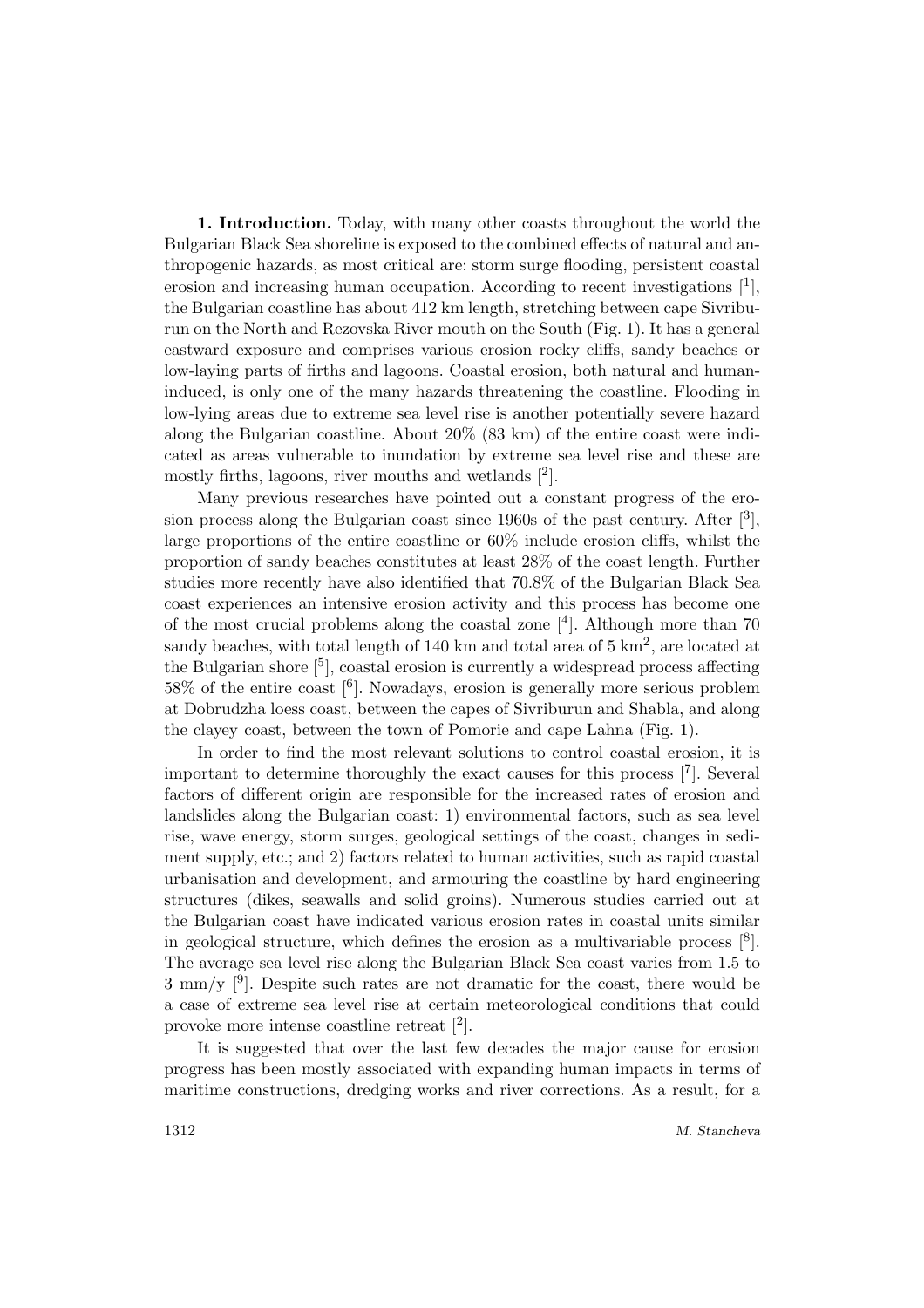50-year period (1960–2008) the amount of sediment material incoming from cliff erosion, river solid discharge and aeolian drift has decreased from 4 979 700 Mg/y to 1 221 300 Mg/y. This in turn has provoked reduction of sand supply, beach degradation and even stimulating higher erosion rates [<sup>6</sup>].

Population pressure along the coast is another hazard factor that contributes to coastal zone instability. The Bulgarian Black Sea coast has been highly developed and urbanised in particular over the recent years which has lead to rapidly growing coastal population. For one, during 1934–2001 the number of local residents in 10 km zone from the coast increased with  $215\%$  [<sup>10</sup>]. As most coastal regions, the Bulgarian coast has also experienced over the last decade a real estate boom and increased impact of new developments, such as hotels and residential homes emplaced too close to the shoreline or directly on the sandy dunes. In consequence of these human activities, large parts of the sandy beaches and dunes have been illegally built-up and most recreational resources are presently used uncontrolled thus being at risk of degradation  $[11]$ .

Nevertheless coastal defence measures applied for more than one century, the erosion and landslide problems along the coast had not been completely solved and there is still a lack of integrated coast-protection management plan. Furthermore, hard stabilisation structures have caused a technogenous occupation (or armouring) of the coastline, which has altered the natural coastal environment. In many cases of such poorly designated solid structures the erosion processes could be exacerbated or even new erosion spots in the down-drift coastal areas could be generated  $[7, 12]$ .

Therefore a comprehensive evaluation of all potential coastal hazards is needed for complete understanding of the coastline response both to environmental events and anthropogenic impacts [13]. Mapping or indicating the main natural landforms and human modifications of the coastline, i.e. geomorphic coastal types is a key part of identifying those areas most sensitive to various coastal risks. Such coastline typology or segmentation would help to highlight the state of the coastline and to form the primary basis for vulnerability assessment useful in any coastal decision-making  $[12, 14, 15]$ . In the context of described environmental hazards and increasing human impacts, the present study focuses on implementing a geomorphic segmentation of the entire Bulgarian Black Sea coast based on quality spatial data and modern Geographic Information System (GIS).

2. Data used and GIS-based methodology. Topographic maps in scale 1:25 000, published in 1994 by the Cadastral Agency were used for the purpose of coastline segmentation. The large and medium scale topographic maps in Bulgaria are made in Geodetic Coordinate System 1970, as the Baltic Geodetic Height System based on Kronstadt zero is adopted as land survey height system  $[16]$ . A number of 42 topographic maps in scale 1:25 000 cover the entire Bulgarian Black Sea coastal area (Fig. 2), as they correspond to the zones K-7 and K-5 of the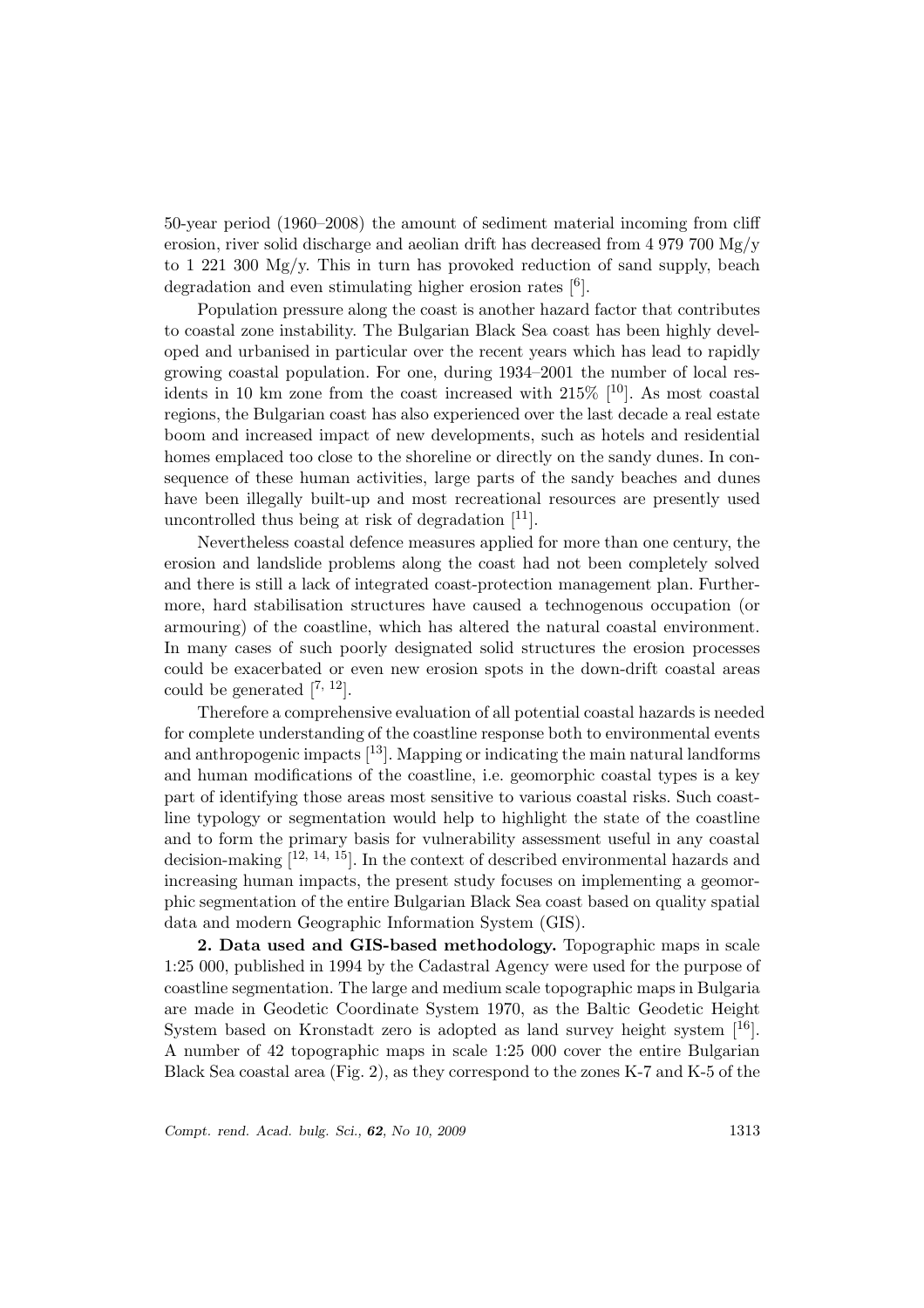Coordinate System 1970. Processing of topographic maps includes the following main operations:

• Maps scanning by means of Colortrac SmartLF Cx40 Scanner as 400 dpi resolution JPG files;

• Convert coordinates from the Coordinate System 1970 to geographic coordinates. Since the geodetic network and all topographic maps are in metric Coordinate System 1970, it was necessary to transform all initial data in geographic coordinates ( $\phi$  and  $\lambda$ ) in GCS\_WGS\_1984 (Geographic Coordinate System, World Geodetic System-1984). The estimations were preformed in metric Projected Coordinate System: WGS 1984 UTM (Universal Transverse Mercator) ZONE 35N. This projected coordinate system employs a projection to transform locations expressed as latitude and longitude values to x; y metric coordinates  $[17]$ .

• Scanned maps were georeferenced and rectified in GIS environment (GCS WGS 1984), using the grid of topographic maps. To visualise and analyse spatial data in GIS these data are required to be in accordance with an accepted coordinate system, i.e. to be georeferenced. This process includes assigning a coordinate system that associates the data with a specific location on the earth [<sup>17</sup>]. Georeferencing defines how the data is situated in map coordinates and is an important step for technique operations with topographic maps and digitalising paper published maps.

• An ArcGIS shape file in ArcCatalog format was generated as vector linear object and then desktop digitalisation of the whole coastline was implemented. Through a vectorisation process (the conversion of raster data (an array of cell values) to vector data (a series of points, lines, and polygons) the coastline segmentation by geomorphologic and engineering criteria was done.

Data processing, mapping of natural landforms/human structures and analysis, as well as assessment of technogenous impact on the coastline were methodologically performed with tools of GIS ArcInfo 9.2. The collected coastal spatial information incorporated into GIS infrastructure allows generation of an initial open-end data base for the entire Bulgarian Black Sea coast. The advantages of applying GIS include the ability to manage large databases, to integrate data from a wide range of sources, as well as to update database by new data sets, which can be further combined with various field surveys or data sources (aerial/high resolution satellite images, DGPS (Differential Global Positioning System), LIDAR (Light Detection and Ranging), etc.). Thus, all main geomorphic types of natural landforms and distribution of various types of port/coast-protection structures along the coast can be easily mapped, visualised and spatially analysed by GIS tools. Since coastal environments, in particular the coastline, are very mobile, there is a need for consistent monitoring over the time. As much as data are accumulated for the study of coastal areas, the capacity to interpret and predict future coastal changes will considerably increase [18].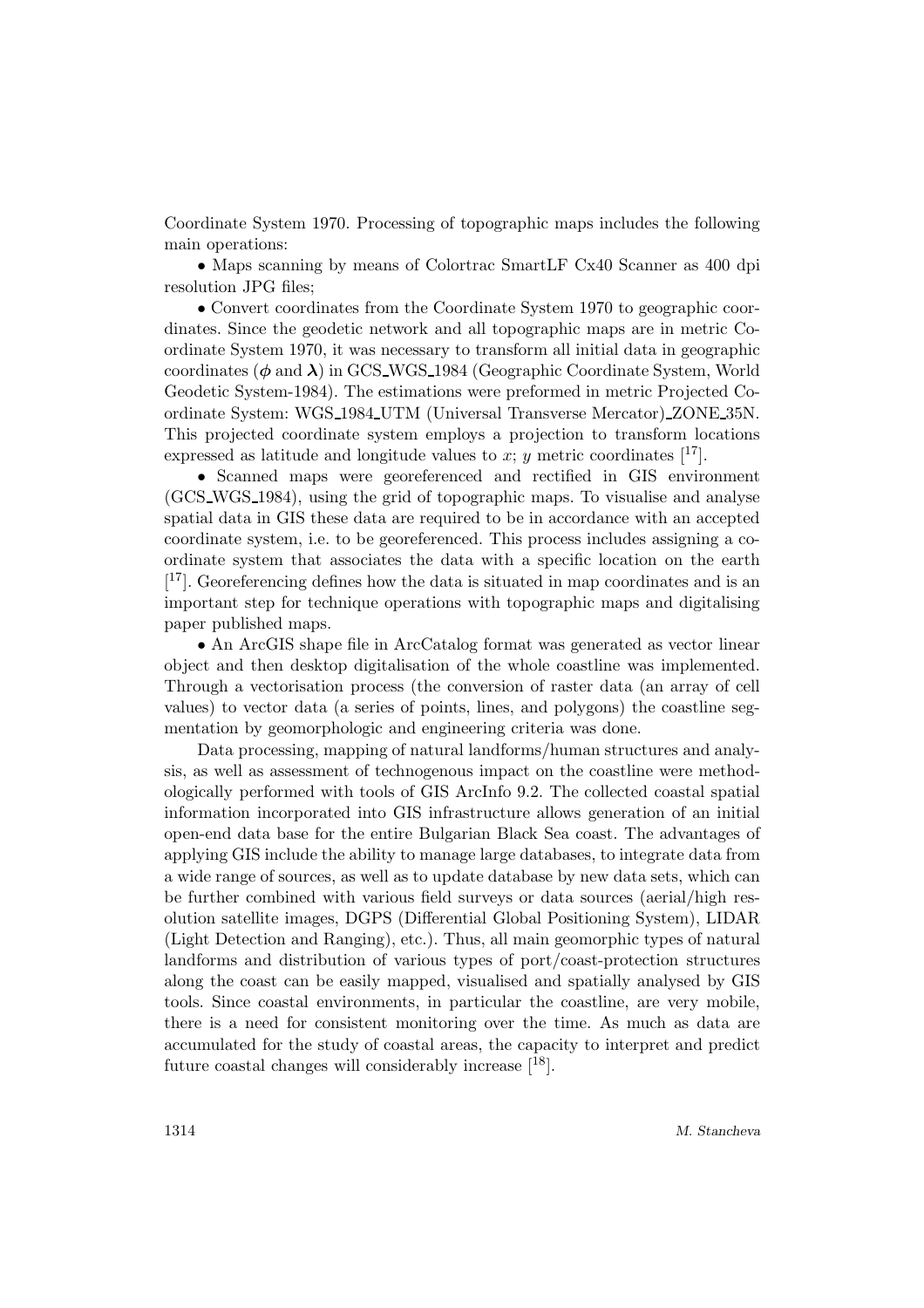

Fig. 1. Locator map of the Bulgarian Black Sea coast



Fig. 2. 1:25 000 scale topographic maps (zones: K-7 and K-5) covered the Bulgarian coast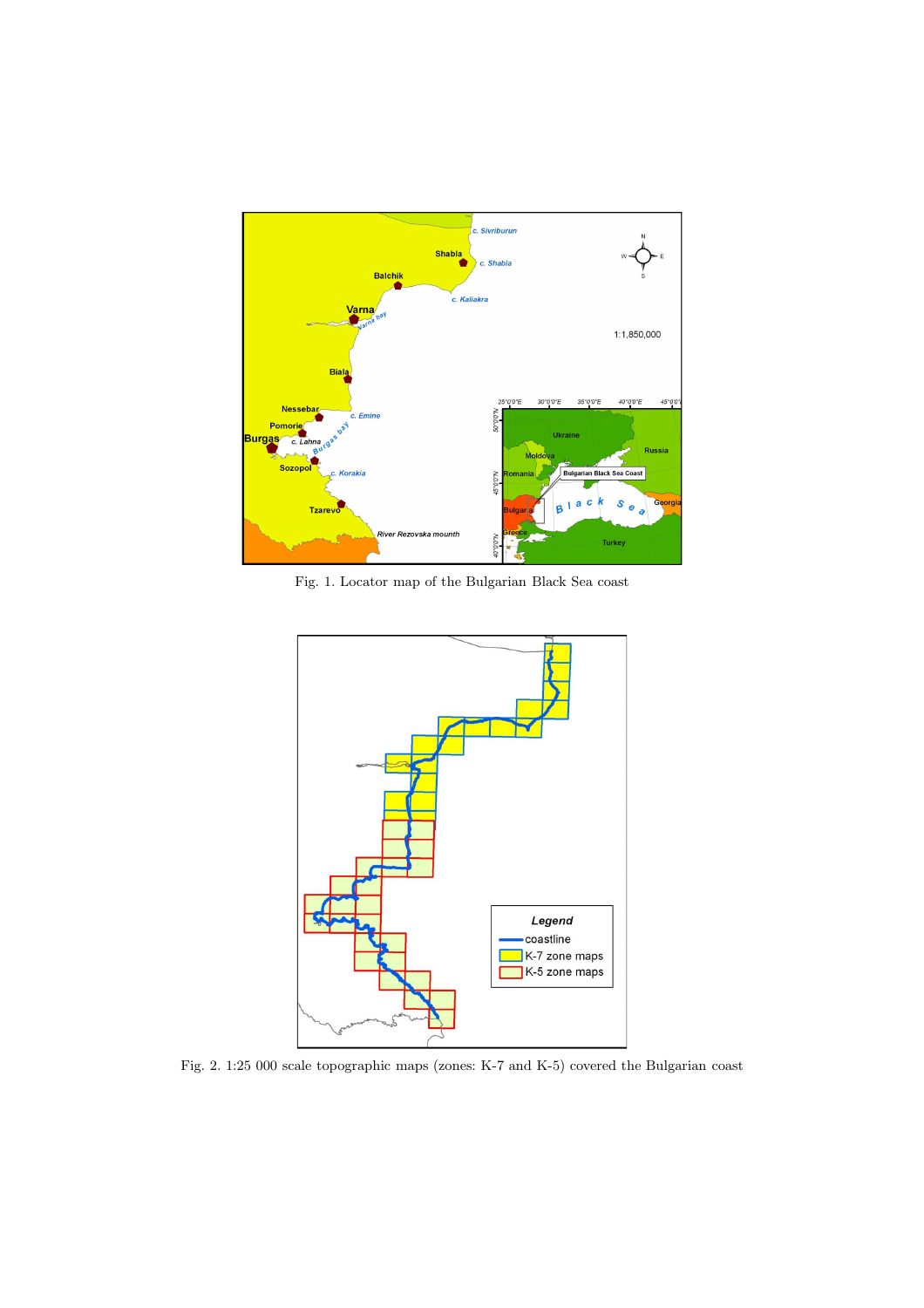

Fig. 3. Map of coastline segmentation



Fig. 4. Natural versus armoured coast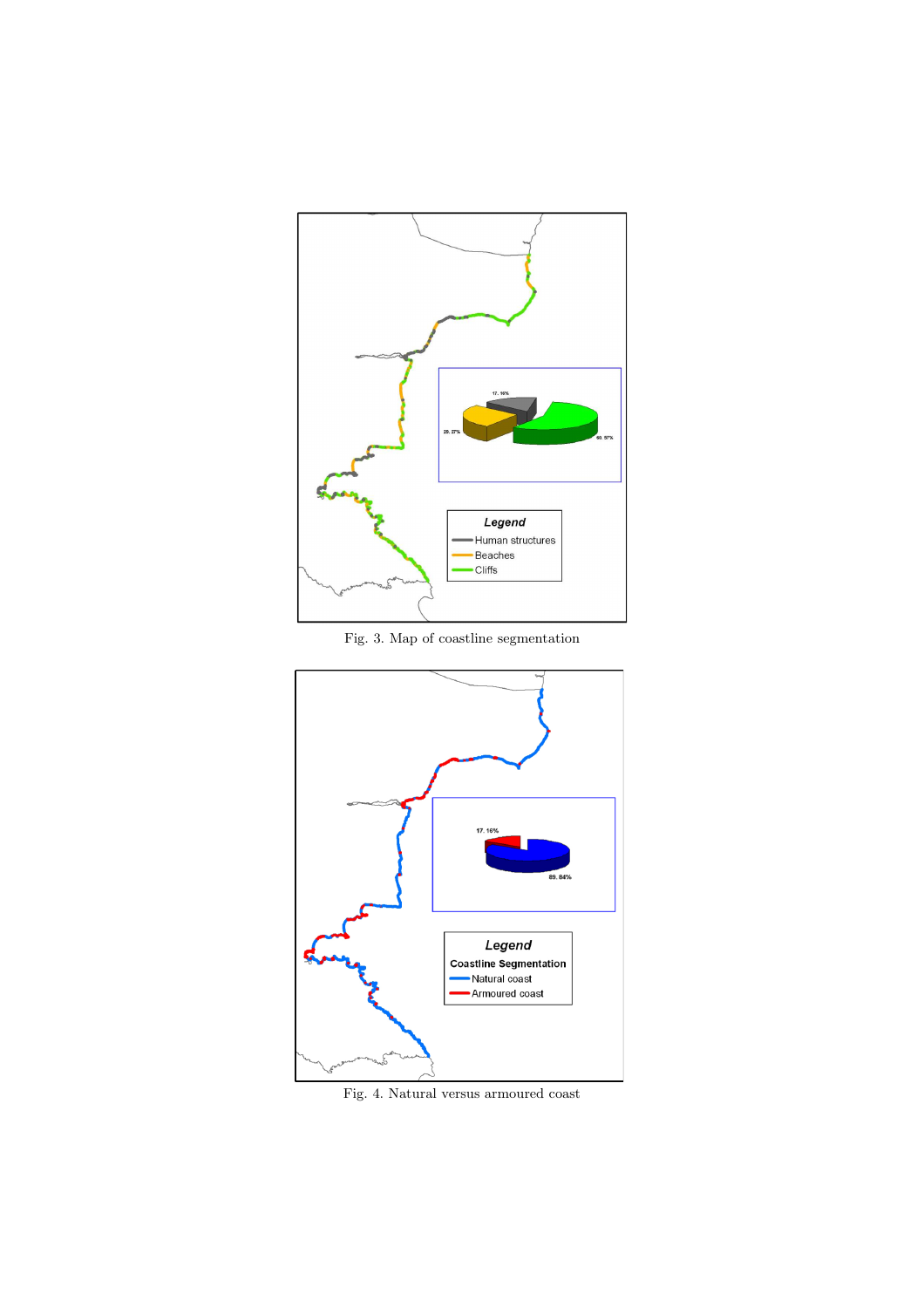3. Indicative segmentation of the Bulgarian Black Sea coast. Under previous study [19] a detailed field measurement of 31 km long coastal section, between the capes of Ekrene and Galata (North Bulgarian coast), was carried out in May 2007. During the survey the coastline and built maritime structures in north-south direction were measured by means of GPS "Garmin 12" and then mapping and segmentation of this coastal area were prepared.

In the present study, on the basis of data derived from topographic maps and GIS support, coastline mapping and segmentation in scale 1:25 000 were done. A number of 379 various segments, having total length of 439 km, were identified along the entire Bulgarian Black Sea coast. All coastal segments indicated were then combined in two main groups of geomorphic types based on different criteria:

• Natural coastal segments (landforms) were identified by geomorphologic criteria: i) sandy beaches; ii) cliffs (including low overgrown and high erosion types);

• Technogenous coastal segments (various maritime structures both crossand long-shore) were identified by engineering criteria: i) groins; ii) dikes; iii) seawalls; iv) ports, marinas and navigational channels.

Both natural coastal segments and port/coast-protection structures have a total length of 439 km, which exceeds the length of the Bulgarian coastline (412 km) due to the included cross-shore structures such as groins, ports/marinas, moles and permeable bridges. It is evident from the map of coastline segmentation (Fig. 3) that the cliff types are dominant and embrace almost 61% or 247 km of the whole Bulgarian shoreline. Whilst the sandy beaches comprise at least 30% (121 km) of the coast, there is a clear evidence for an accelerated human intervention in terms of maritime constructions, as the armouring occupies  $17\%$  (71 km) of the coastline (Fig. 4). The port and hard stabilisation structures are not regularly built and distributed along the coast. As a result, there are some parts with largest proportions of armoured coastline: at the northern part of the Bulgarian coast, between cape Ekrene and cape Galata, where 73 various types maritime structures were identified  $\begin{bmatrix}19\\19\end{bmatrix}$  and also at the south part, between the town of Nessebar and cape Foros. These most built-up areas include the largest Bulgarian Black Sea bays of Burgas and Varna, where significant parts of urban/land activities (transport logistics, industries, trades, etc.), coastal infrastructures and tourism development are concentrated.

4. Evaluation of technogenous impact on the Bulgarian Black Sea coast. For quantitative assessment of the impact of maritime structures on the coastline, a so-called coefficient of technogenous impact  $K$  was explored. This coefficient represents the ratio between the total length of all maritime hydraulic structures and objects (groins, moles, seawalls, dikes, navigational channels and permeable bridges) and total length of the coastal area studied.  $K$  is defined through the following simple equation  $[20]$ :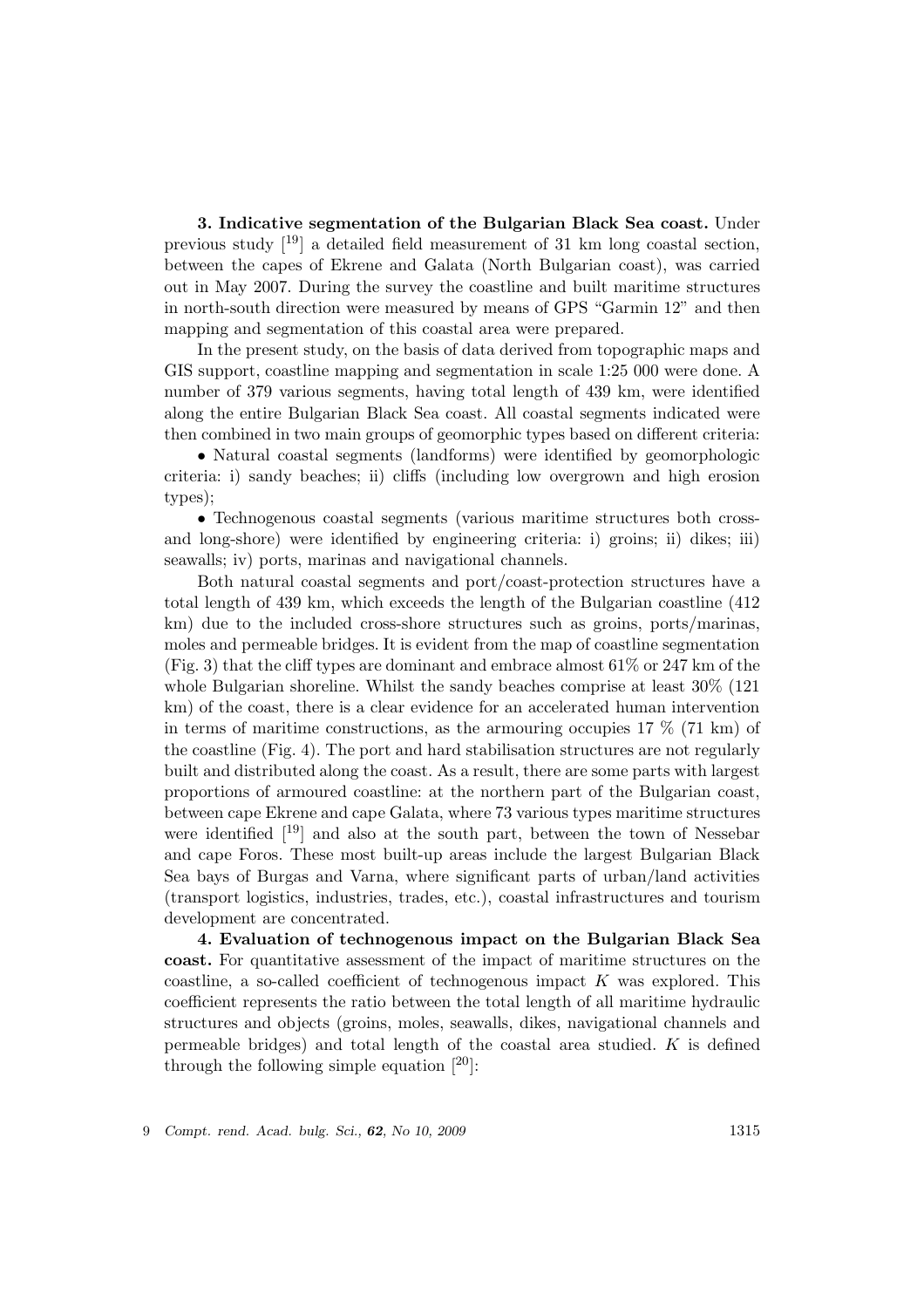$$
K = l/L,
$$

where  $l$  includes the linear sizes of all structures and objects; and  $L$  represents the total length of the coastline. According to this methodology the extent of technogenous impact is considered as minimal at  $K = 0.0001-0.1$ ; averaged when  $K = 0.11 - 0.5$ ; maximal at  $K = 0.51 - 1.0$  and extreme if  $K > 1.0$ .

For the whole Bulgarian Black Sea coastline the coefficient is estimated to be:  $K = 412000/71174 = 0.17$ . After the above mentioned classification [<sup>20</sup>] this means the extent of technogenous impact could be considered as averaged. However, it should be pointed out that this value derived for the entire Bulgarian coast is not very realistic due to irregular concentration of built maritime structures along the shore. For example, only in the Bay of Varna, between the capes of St. George and Galata, where a large number of port and coast-protection structures have been built, this coefficient is estimated to be:  $K = 15676/17780 = 0.88$ . Such value determines the extent of technogenous impact at this area as maximal. For the largest Burgas Bay, located between cape Emine on the North and cape Korakia on the South, and having a length of 145 km, the coefficient is:  $K = 37387/145000 = 0.26$ . This value defines the extent of human impact in the Bay of Burgas as averaged.

5. Conclusions. On the basis of implemented coastline segmentation a number of 379 various geomorphic segments (natural landforms and human structures) were identified along the Bulgarian Black Sea coast. The results show that the cliffs constitute almost 61% of the entire Bulgarian shoreline, sandy beaches comprise at least 30% and the armoured coast occupies 17% of the coastline. To evaluate the extent of human influence at the Bulgarian Black Sea coast the coefficient of technogenous impact was estimated to be  $K = 0.17$ , which determines the level of engineering occupation as averaged. Although this value for K for the entire coast is acceptable, there are large coastal units with very high extent of technogenous impact: Varna Bay where  $K$  reaches to 0.88 and Burgas Bay –  $K = 0.26$ .

Thus, the coefficient  $K$  could serve as an indicator for the extent of human impact and would allow quantifying coastline modifications related to maritime structures (port and coast-protection). The results obtained from the study reveal an increasing human impact on the Bulgarian Black Sea coast particularly expanded over the last few decades. As major cause for currently progressive coastal erosion could be considered the effects of existing large number coastal defence structures. Yet, the hard engineering measures are applied along the coast and thus being one of the dominant modifiers of the coastal processes. As a result, the sporadic natural erosion in the near past has turned into human-caused and has become critical at many coastal units. Coastline protection is still not well planned, and old methods (rubble-mound dikes, seawalls and solid groins) are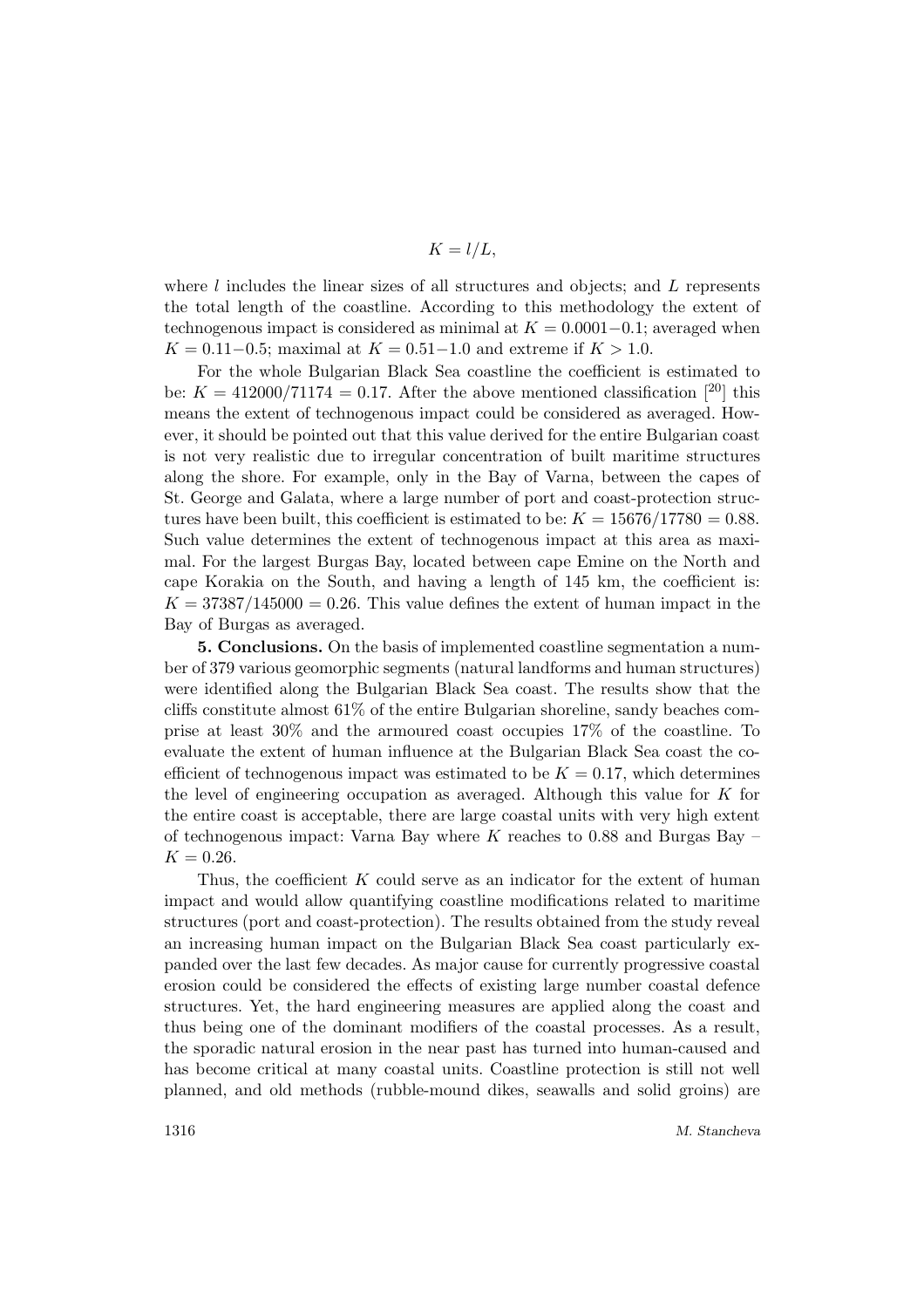mostly used instead of modern solutions such as beach nourishment and creating artificial beaches.

## REFERENCES

- [<sup>1</sup>] STANCHEV H. Compt. rend. Acad. bulg. Sci., 62, 2009, No 4, 507-514.
- <sup>[2]</sup> PALAZOV A., H. STANCHEV, M. STANCHEVA. In: Proc. of 4th International Conference: Global Changes and Problems – Theory and Practice, 20–22 April 2007, Sofia, Bulgaria, 93–97.
- [ 3 ] Popov V., K. Mishev. Geomorphology of the Bulgarian Black Sea coast and shelf, Sofia, Publishing House of the Bulgarian Academy of Sciences, 1974, 267 p. (in Bulgarian).
- [<sup>4</sup>] KEREMEDCHIEV S., M. STANCHEVA. Compt. rend. Acad. bulg. Sci., 59, 2006, No 2, 181–190.
- [<sup>5</sup>] DACHEV V. Z., E. V. TRIFONOVA, M. K STANCHEVA. In: Maritime Transportation and Exploitation of Ocean and Coastal Resources (eds Guedes Soares, Garbatov & Fonseca), Taylor & Francis Group Balkema, 2005, 1411–1416.
- [<sup>6</sup>] PEYCHEV V., M. STANCHEVA. Compt. rend. Acad. bulg. Sci., 62, 2009, No 2, 277–285.
- [<sup>7</sup>] STANCHEVA M., J. MARINSKI. In: Proc. of Coastal Structures, 2007, International Conference, July 2–4, 2007, Venice, 2007, 2Bb-023.
- $[8]$  PEYCHEV V. Litho- and morphodynamics of the Bulgarian Black Sea coastal zone, Varna, Publ. House "Slavena", ISBN 954-579-341-4, 2004, 231 pp. (in Bulgarian).
- [ 9 ] Pashova L., I. Jovev. In: Maritime Industry, Ocean Engineering and Coastal Resources (eds Guedes Soares & Kolev), London, Taylor & Francis Group, 2007, 761–768.
- [<sup>10</sup>] PALAZOV A., H. STANCHEV. In: Proc. of 1st Biannual Scientific Conference "Black Sea Ecosystem 2005 and Beyond" (Istanbul, Turkey), 2006, 158–160.
- [<sup>11</sup>] MARINSKI J., G. DROUMEVA, M. STANCHEVA. In: 1st PoCoast Seminar on Coastal Research FEUP, Porto, Portugal, May 26–28, 2008.
- $[$ <sup>12</sup>] ANFUSO G., J. A. MARTINEZ DEL POZO. Environmental Geology, 48, 2005, 646– 659.
- $[$ <sup>13</sup>] Bush D. M., B. M. RICHMOND, W. J. NEAL. Environmental Geosciences, 8, 2001, No 1, 38–60.
- [<sup>14</sup>] MORTON R. A., R. L. PETERSON. U. S. Geological Survey. Open File Report 2005–1003. 2005, 32 p. URL: http://pubs.usgs.gov/of/2005/1003/index.html
- [<sup>15</sup>] SHARPLES C. Consultant report to the department of primary industries and water, Tasmania (2nd edition), 2006, 173 p. URL:

http://www.dpiw.tas.gov.au/inter.nsf/WebPages/PMAS-6B56BV?open

- [<sup>16</sup>] CHOLEEV I. Mathematical geography and cartography, Sofia, Publ. House "Tilia", 1996, 288 pp.
- [ <sup>17</sup>] ESRI. Using ArcMap. Environmental Systems Research Institute, Redlands, California, 2000, 528 pp.
- $\left[^{18}\right]$ http://www.edc.uri.edu/nrs/classes/NRS409/509\_2004/Rachel.pdf (last seen on 13.04.2009).

Compt. rend. Acad. bulg. Sci., 62, No 10, 2009 1317